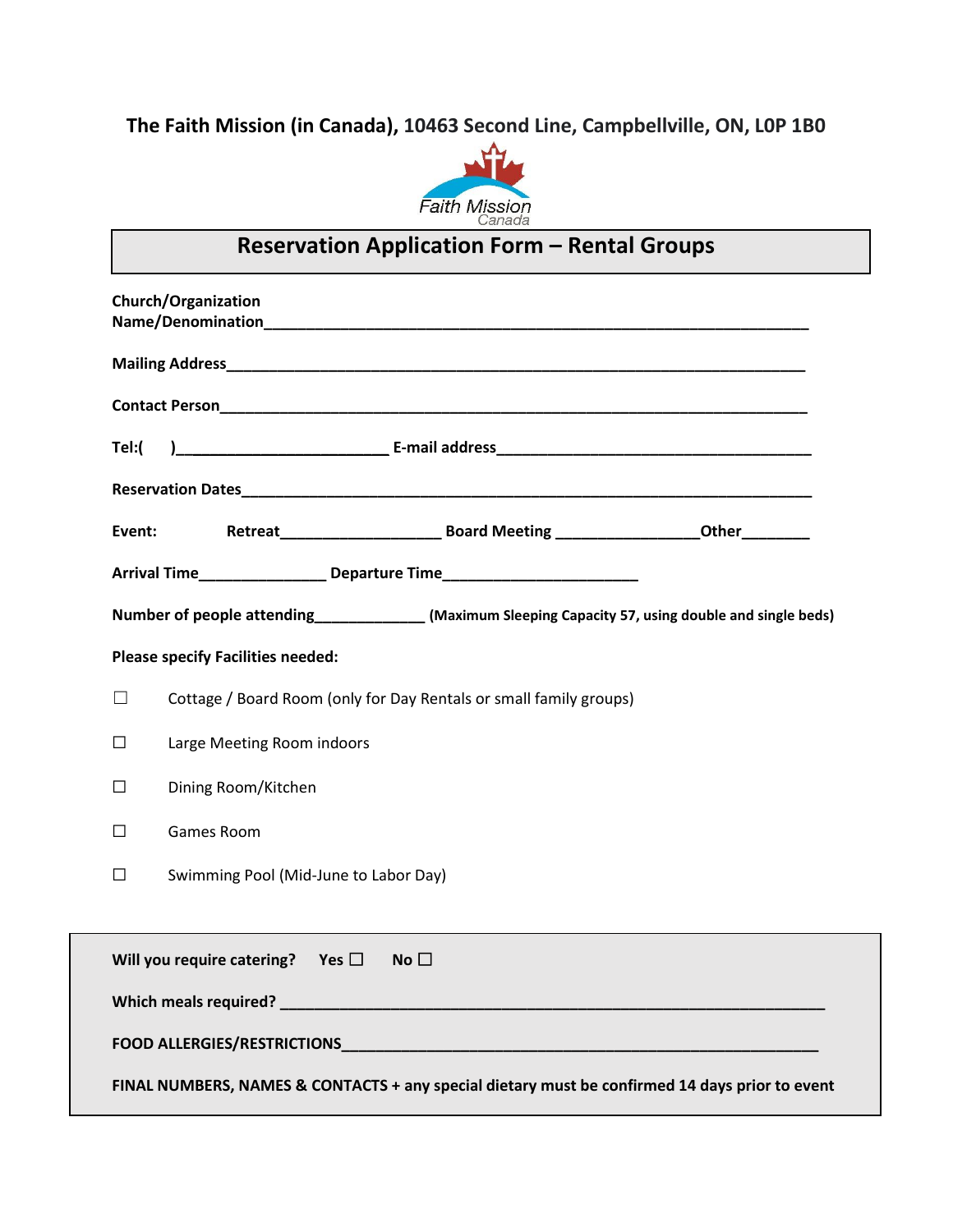### The Faith Mission Centre - Rules and Guidelines

**THE KITCHEN** is a health inspected facility and as such posted guidelines must be followed. **NO CANDLES or open flame of any kind** allowed in the Centre.

**NO SMOKING** in the building or on the grounds.

**ALKAHOL OR ILLEGAL DRUGS ARE PROHIBITED**

**PLEASE KEEP** grounds litter free.

**BEDROOMS ARE OFF LIMITS for Day Rentals & ARE NOT INCLUDED IN YOUR DAY RENTAL BE CAREFUL** in use of equipment. All usage must be used under leader supervision. Any equipment damaged or lost must be reported to the Centre managers. Rental guests are responsible for any damage due to misuse or negligence by themselves or their group. **SELF-CATERED GROUPS ARE IN CHARGE OF CLEANING THE FACILITIES BEFORE LEAVING FURNITURE IN DINING ROOM SHOULD NOT BE REARRANGED**.

I have enclosed a deposit of \$\_\_\_\_\_\_\_\_to confirm our group's reservation. Balance to be paid before group leaves the Center or prearranged agreement with the Faith Mission**. Reservation deemed tentative until this form is mailed back with NON-REFUNDABLE deposit.**

**A \$400 deposit is required at time of booking in the form of a postdated cheque to the day of your rental or cash.**

**Deposit also acts as a damage security deposit and will be held for 2 weeks after rental. Deposit will be returned if no damage is found. If Faith Mission has to cancel due to regional closures the deposit will be reimbursed in full.**

**If group cancels within 14 days Faith Mission has the right to retain the deposit.**

**I have carefully read the Rules and Guidelines of The Faith Mission Center and will ensure that each member of my group knows about and adheres to them. I agree to report all breakages and damage to property caused by my group and understand that it is our responsibility to reimburse Faith Mission for such.**

**Signature\_\_\_\_\_\_\_\_\_\_\_\_\_\_\_\_\_\_\_\_\_\_\_\_\_ Date\_\_\_\_\_\_\_\_\_\_\_\_\_\_\_\_\_\_\_\_\_\_\_\_\_\_\_\_**

**Please return** this **COMPLETED APPLICATION FORM, SIGNED RULES AND REGULATIONS** and **SICKNESS/WAIVER AGREEMENT** FORM **with the deposit** and **Certificate of Insurance to:**  The Faith Mission Centre, 10463 2<sup>nd</sup> Line, Campbellville, Ontario LOP 1B0

**Office Use only:** ☐**Registration Form Received**  ☐**Deposit Received**  ☐**Sickness and Accident Wavier Received**  ☐**Insurance Certificate Received**  ☐**Deposit Returned**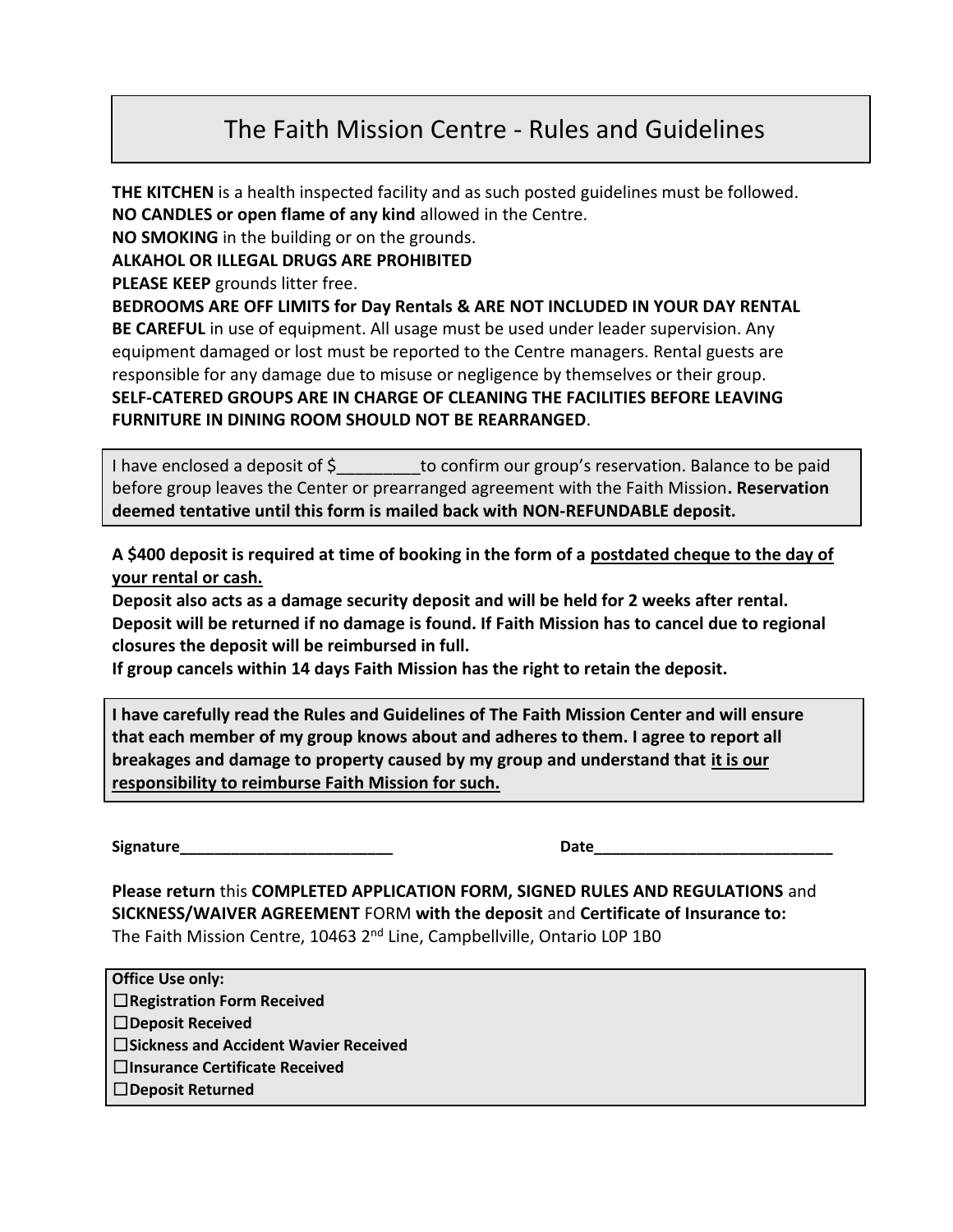#### **FAITH MISSION CAMP CENTRE CAMPBELLVILLE ON, SICKNESS AND ACCIDENT WAIVER AGREEMENT**

The Faith Mission (in Canada) and/or their representatives have sanitized regular touch point areas of each of our facilities at the Faith Mission Camp Centre in Campbellville, ON and/or have allowed a minimum time period of 3 days (72 hours) since our facilities were last used. While every precaution shall be taken to ensure the good welfare and protection of the individual camp/retreat guests, Faith Mission, it's Board of Directors and employees, are hereby released from any and all liability in the event of any accident or misfortune that may occur to any individual with the guest group. In the event of any illness (including Covid-19), accident or misfortune, the guest group (or individual) recognizes that Faith Mission, its Board of Directors and employees, are not liable or obligated to pay for any medical or other expenses. I have read the above and agree to all terms of this agreement.

\_\_\_\_\_\_\_\_\_\_\_\_\_\_\_\_\_\_\_\_\_\_\_\_\_\_\_\_\_\_\_\_\_\_\_\_\_\_\_\_ \_\_\_\_\_\_\_\_\_\_\_\_\_\_\_\_\_\_\_\_\_\_\_\_\_\_\_\_\_\_\_\_\_\_

Sign Name Date and the Date of the Date of the Date of the Date of the Date of the Date of the Date of the Date

\_\_\_\_\_\_\_\_\_\_\_\_\_\_\_\_\_\_\_\_\_\_\_\_\_\_\_\_\_\_\_\_\_\_\_\_\_\_\_\_ Print Name